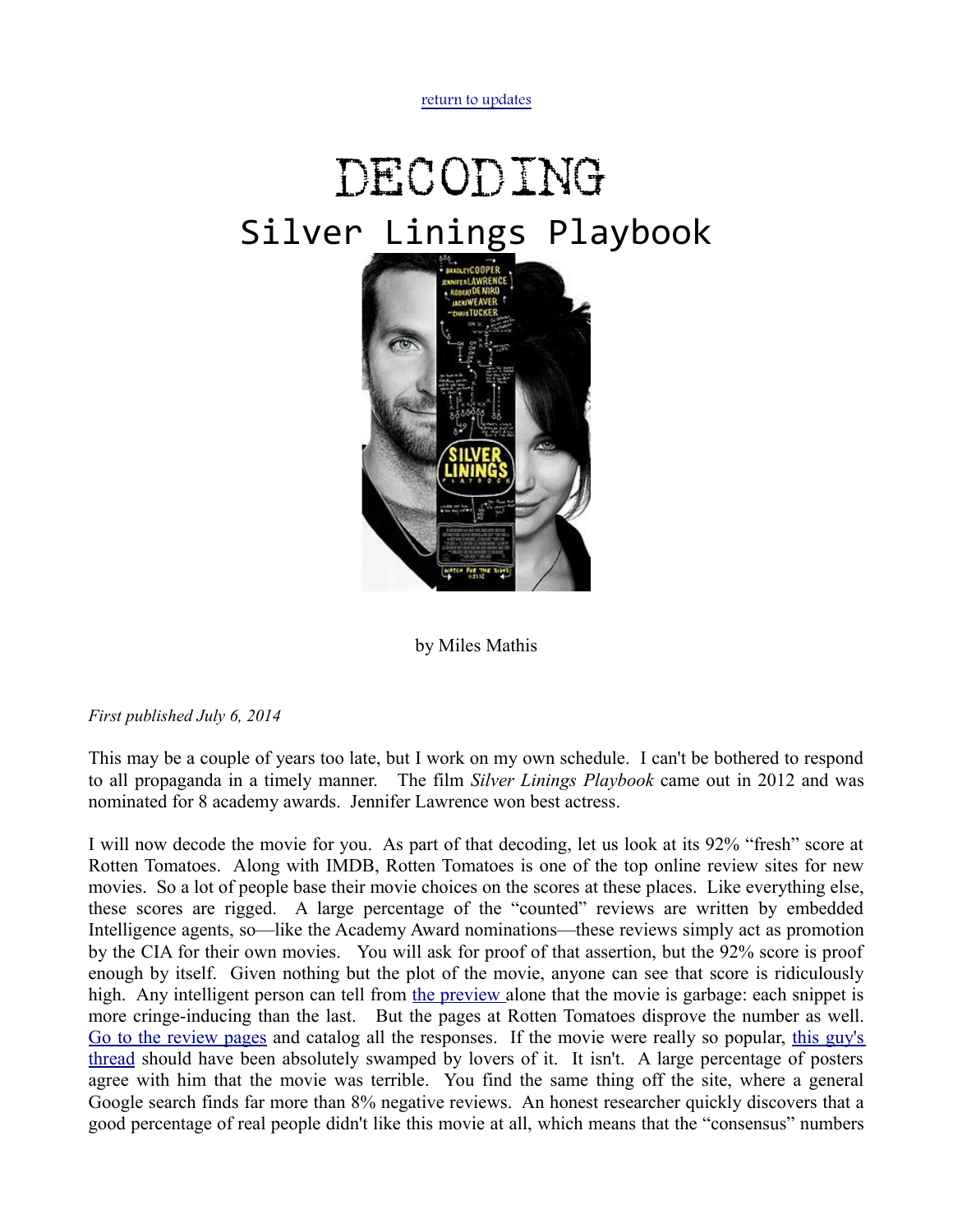at the big sites must be faked.

What I am telling you is that there is no reason to trust the numbers at IMDB, Rotten Tomatoes, Metacritic, or anywhere else. Does that really surprise you? Given that you already know the government has infiltrated everything else, from your phone, your computer, your voting machines, your TV, your magazines, and your bank account, why would you trust IMDB or Rotten Tomatoes to tell you how good movies are? Do you think either place has an impermeable firewall that the CIA cannot penetrate?

Now let's study the plot. Husband Pat finds his wife in the shower with another man and beats him up. Everyone around Pat, led by psychiatrists and state workers, uses this to label him violent and bi-polar, drug him up, and then put him in an institution. No one in the movie finds this strange. Rather, the director of the film uses every trick in his arsenal to make the audience *agree* with the psychiatrists and state workers: a man who gets mad when he catches his wife in the shower with another man is mental. The sane reaction to such a situation is to ask them if they need any shampoo, I suppose; or to walk out the door, stroll calmly to the drugstore, and buy a year's supply of tranquilizers.

Actually, that part of the plot is told to you as backstory, which conveniently keeps you from questioning it. It just burrows into your brain like an alien worm inserted into your ear. It is surrounded by bad jokes and fast dialog, and you will have swallowed it before you even knew it was in your dinner.

This is so easy to deconstruct, folks. The government doesn't want you to think you have the right to feel any real emotions, or, worse, to act on them. If you feel mad or sad or even happy, they want you to think you have gone mental. They want you to believe the only sane response to the world is a flat acceptance. Even a shrug of the shoulders is suspect, because it indicates you may be hiding your true feelings. *You aren't allowed any true feelings.*

That is what "bi-polar" is telling you, you know. They are trying to sell you the idea that mood swings are unnatural. Just as they have labeled kids' natural energy as ADHD, they have labeled adults' natural moods as bi-polar. People are *supposed* to have mood swings, but they don't want you to believe that. People are supposed to feel both happy and sad, provided they have some reason to feel either way. Life here on Earth provides highs and lows in abundance, so we should look sideways at people who do *not* have mood swings, not those who do. If you don't have mood swings, you are a zombie in training.

But that doesn't suit the drug pushers. They see human nature not as a given, but as another thing they can exploit for profit. They want to turn every action and thought into a symptom they can medicate.

This movie is selling four things, and is not selling them subtly. First, it is selling the idea that being a man (or a human) is now unacceptable behavior. Fifty years ago, the same scene in a movie would have been read the opposite way: the wife would have been seen as an adulterer, the other man would have been seen as a creep who got what he deserved, and Husband Pat would have been seen as a hero. If Husband John Wayne had thrown other man out the window on his head, no one would have blinked an eye.

But that was the past. They are now prepping you for the future. They want to fill the jails and institutions with men and women who have done nothing but defend a spouse or a child. And they want you to look the other way as they take away your family members for minor infractions. They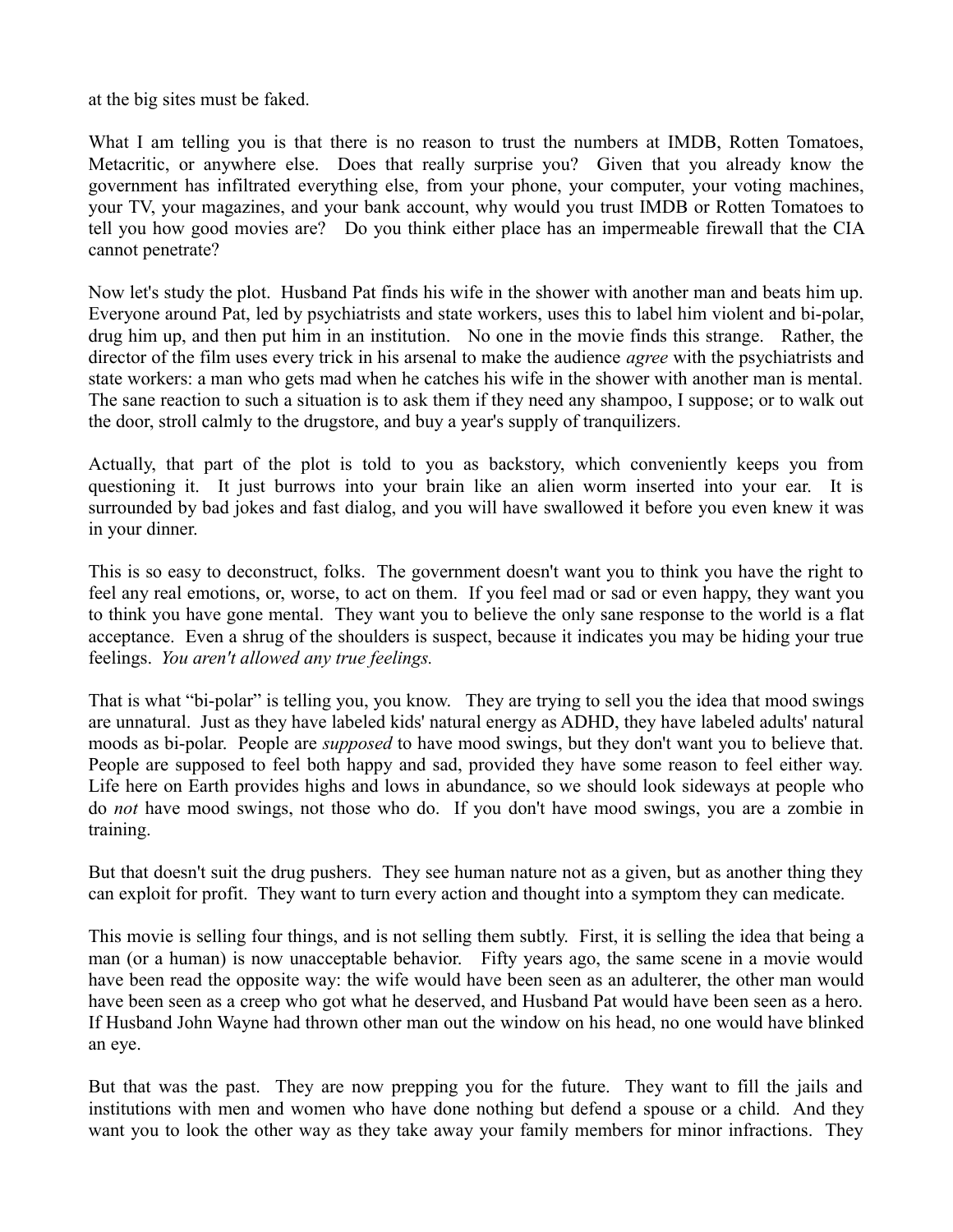want to train you to say to yourself, "Well, Dad *did* raise his voice and hit the wall when we lost our life savings. I guess he *does* need to be tasered 20 times, taken away in a straight jacket, and force-fed expensive pharmaceuticals for several years."

And that's the second thing they are selling: drugs. It's all drugs all the time with these people. Not just ads and commercials for drugs, but entire TV shows and books and movies selling drugs. Remember how we caught *New Yorker* writer [Andrew Solomon pushing Celexa](http://mileswmathis.com/sh7.pdf) for his billionaire dad recently, and getting top literary prizes for it? Well, that is now the norm. The big companies now own everything and everyone, including the literary prizes, the art prizes, and the science prizes. They own the debunking sites and news sites and information sites. They own the encyclopedias and the dictionaries. They own the bookstores and the music stores. And they own Hollywood.

Actually Hollywood has been owned for many decades, but they no longer even bother to hide it. At least half the movies are now just the CIA writing about itself, in plain sight. David O. Russell has long been one of the go-to directors for the most transparent propaganda. His first film *Spanking the Monkey* is renowned for its mother/son incest plot. We aren't sure if the CIA suggested that plot to Russell or if it just brought him to their attention. He directed *Three Kings* and *I Heart Huckabees*, both as transparent as thinnest glass. *Three Kings* was definitely suggested to him by some government agency, since it is about GI's stealing gold during the First Iraq War. Although it is an absolutely awful movie in every conceivable way, we are told it grossed over \$100 million worldwide. Believe that if you must, but I don't. I remember I saw it (don't remember *why*) with a girlfriend who was definitely not a conspiracy theorist, but even she saw through it immediately. Now I remember: it was a first or second date in 1999—before 911 turned me into a Truther—and I was impressed that she used the word propaganda before I did. That doesn't happen very often anymore.

*I Heart Huckabees* was intended to "humorously" undercut the environmental movement and to sell a couple of shallow new-age philosophies, but the plot is such a godawful mess it is doubtful the audience was done much harm.

*Silver Linings Playbook* may be more successful in that regard, because it is more insidious. Of all the negative reviews I read, none could point to the most dangerous plot devices. They hated it for technical reasons, not moral ones. No one pointed out what I did above. Nor did they point out that when Pat wasn't being controlled by doctors or psychologists or social workers, he was being controlled by crazy or evil women. Pat can't seem to do anything—good or bad—without some woman pushing him or pulling him along. This is to further cement into your mind that women usually make everything happen in this world—and should—although the truth is the opposite. For instance, we always see beautiful women pursuing men in movies, but in the real world we almost never do. Tiffany hits on Pat and follows him. Personally, I have *never* seen that happen. I lived and dated in Austin for 20 years, and Austin is one of the hottest places for singles in the country, according to the statistics. I am a good-looking guy and most of my male friends were/are good-looking. We went out constantly. Not only did women *not* approach us, they usually avoided eye contact as if we were all mutants or lepers. Every guy knows that women make you work for it. Most of the good-looking women already have boyfriends, but if they don't, they know they are a hot commodity. They know the guys will line up to talk to them, and all they have to do is pick. They will never approach a guy because they know they don't have to. They don't even flirt. I suppose women may have known how to flirt 50 years ago, but I see no evidence they do now. The only evidence I have seen of flirting in the past 30 years in my own life is women who flirt with guys who are already taken or otherwise unavailable. That by itself tells you all you need to know about current sexual politics.